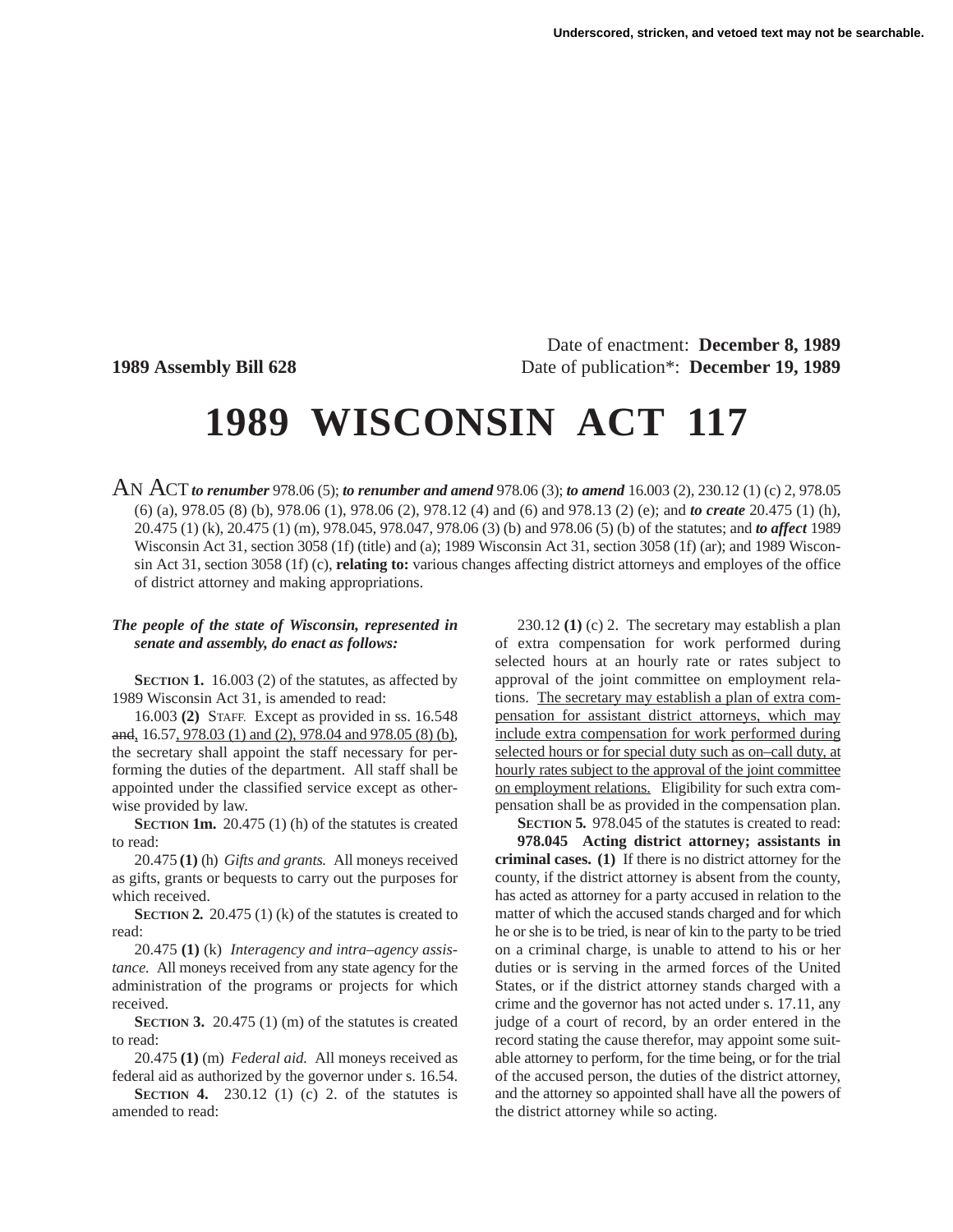**(2)** The court shall fix the amount of compensation for any attorney appointed under this section, which shall be the amount customarily charged by attorneys of this state for comparable services, and shall provide for the repayment of disbursements in such sum as the court deems proper. The department of administration shall pay the compensation and disbursements ordered by the court from the appropriation under s. 20.475 (1) (r). The court and the appointed attorney shall provide any information regarding this payment that the department requests. When appointing an attorney under this section, the court shall first consider the feasibility of appointing a district attorney, a deputy district attorney or an assistant district attorney from another prosecution unit or an assistant attorney general.

**SECTION 6.** 978.047 of the statutes is created to read: **978.047 Investigators; police powers.** The district attorney of any county having a population of 500,000 or more or containing a 2nd or 3rd class city may appoint such investigators as are authorized by the county board, and the county board may abolish the positions at its pleasure. The investigators when so appointed have general police powers within the county.

**SECTION 7.** 978.05 (6) (a) of the statutes, as created by 1989 Wisconsin Act 31, is amended to read:

978.05 **(6)** (a) Institute, commence or appear in all civil actions or special proceedings under and perform the duties set forth for the district attorney under ss. 17.14, 30.03 (2), 48.09 (1), (2) and (5), 48.18, 48.355 (6) (b), 59.073, 59.77, 69.07 (3), 70.36, 103.50 (8), 103.92 (4), 109.09, 161.55 (5), 180.847 (3m) (b), 343.305 (9) (a), 453.08, 806.05, 946.86, 946.87, 971.14 and 973.075 to 973.077, perform any duties in connection with court proceedings in a court assigned to exercise jurisdiction under ch. 48 as the judge may request and perform all appropriate duties and appear if the district attorney is designated in specific statutes, including matters within chs. 782, 976 and 979 and ss. 51.81 to 51.85. Nothing in this paragraph limits the authority of the county board to designate, under s. 48.09 (2) or (5), that the corporation counsel provide representation as specified in s. 48.09 (2) or (5) or to designate, under s. 48.09 (6), the district attorney as an appropriate person to represent the interests of the public under s. 48.14.

**SECTION 8.** 978.05 (8) (b) of the statutes, as created by 1989 Wisconsin Act 31, is amended to read:

978.05 **(8)** (b) Supervise Hire, employ and supervise his or her staff and make appropriate assignments of the staff throughout the prosecutorial unit. The district attorney may request the assistance of district attorneys or assistant district attorneys from other prosecutorial units who then may appear and assist in the prosecution of criminal matters in like manner as assistants in the prosecutorial unit and with the same authority as the district attorney in the unit in which the action is brought. Nothing in this paragraph limits the authority of counties to

## – 2 – **1989 Assembly Bill 628**

regulate the hiring, employment and supervision of county employes.

**SECTION 9.** 978.06 (1) of the statutes, as created by 1989 Wisconsin Act 31, is amended to read:

978.06 **(1)** No district attorney, deputy district attorney or assistant district attorney may receive any fee or reward from or on behalf of any prosecutor or any other individual for services in any prosecution or business to which it is the district attorney's official duty to attend.

**SECTION 10.** 978.06 (2) of the statutes, as created by 1989 Wisconsin Act 31, is amended to read:

978.06 **(2)** No district attorney, deputy district attorney or assistant district attorney may be concerned as attorney or counsel for either party, other than for the state or county, in any civil action depending upon the same state of facts upon which any criminal prosecution commenced but undetermined depends.

**SECTION 11.** 978.06 (3) of the statutes, as created by 1989 Wisconsin Act 31, is renumbered 978.06 (3) (a) and amended to read:

978.06 **(3)** (a) No district attorney, deputy district attorney or assistant district attorney while in office may hold any judicial office. No full–time district attorney, deputy district attorney or assistant district attorney may hold the office of or act as corporation counsel or city, village or town attorney. A part–time district attorney, deputy district attorney or assistant district attorney may hold the office of or act as corporation counsel or city, village or town attorney or otherwise serve as legal counsel to any governmental unit.

**SECTION 12.** 978.06 (3) (b) of the statutes is created to read:

978.06 **(3)** (b) Notwithstanding par. (a), if a district attorney, deputy district attorney or assistant district attorney holds a judicial office on January 1, 1990, he or she may continue to hold that office until January 1, 1993.

**SECTION 13.** 978.06 (5) of the statutes, as created by 1989 Wisconsin Act 31, is renumbered 978.06 (5) (a).

**SECTION 14.** 978.06 (5) (b) of the statutes is created to read:

978.06 **(5)** (b) Notwithstanding par. (a), if a deputy district attorney, assistant district attorney or full–time district attorney has a contractual obligation on January 1, 1990, to provide legal services, he or she may continue to provide those services until January 1, 1993. The services provided may not be in conflict with the interest of the county or counties of his or her prosecutorial unit.

**SECTION 15.** 978.12 (4) and (6) of the statutes, as created by 1989 Wisconsin Act 31, are amended to read:

978.12 **(4)** ANNUAL LEAVE. Annual leave for the district attorney and is governed by s. 230.35 (1r). Annual leave for other state employes of the office of district attorney shall be accrued at the rate provided in s. 230.35 using the employe's state service computed under sub. (2). Annual leave shall be earned on a calendar year basis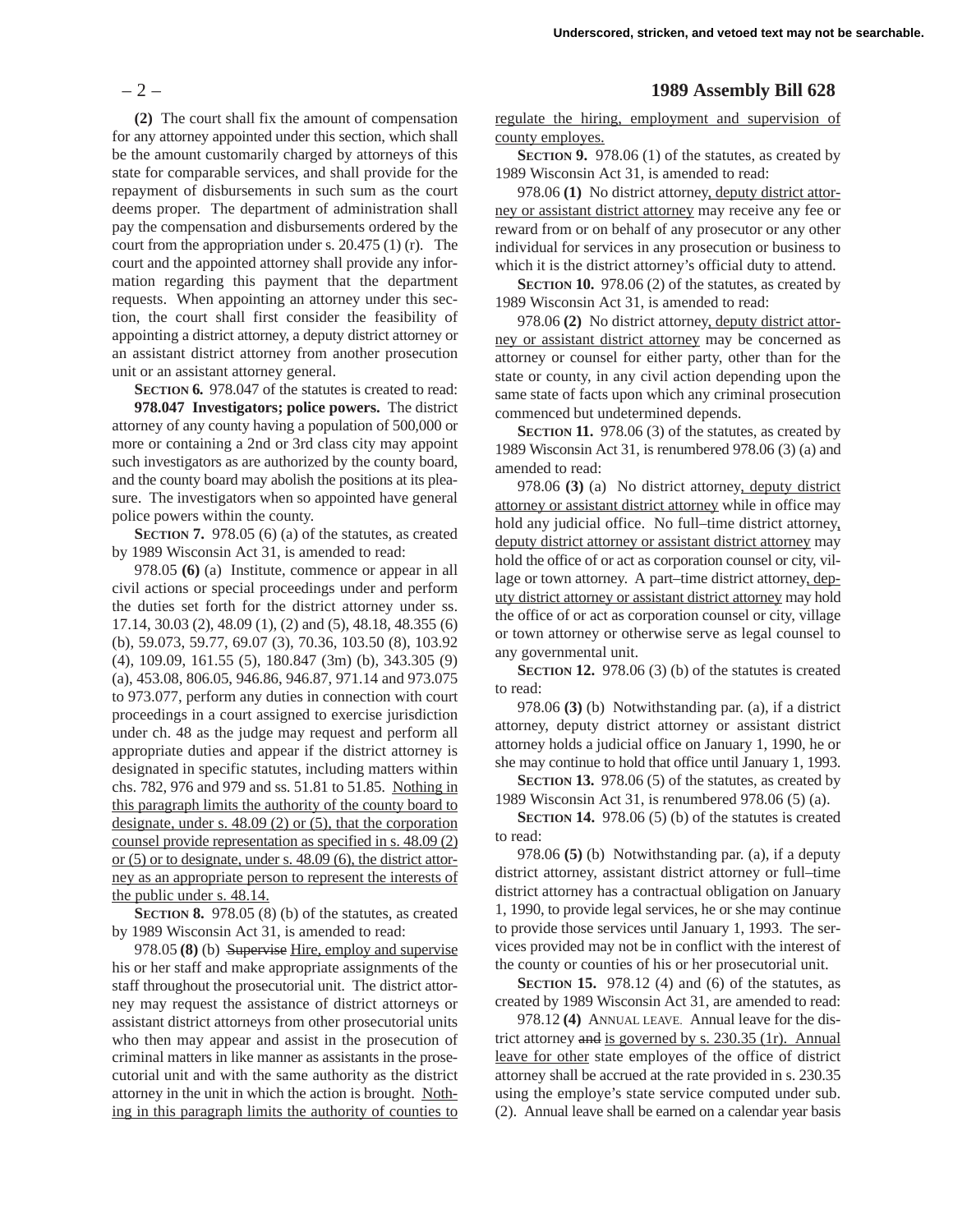#### **1989 Assembly Bill 628** – 3 –

prorated from the effective date of the employe's transfer for the balance of the calendar year.

**(6)** OTHER FRINGE BENEFITS. District attorneys and state employes in the office of district attorney shall be included within all insurance and deferred compensation benefits of ch. 40, as eligible employes of that office, except as authorized in this subsection. An A district attorney or other employe of the office of district attorney who was employed in that office as a county employe on December 31, 1989, and who received any form of fringe benefits other than retirement as a county employe, as defined by that county pursuant to the county's personnel policies, or pursuant to a collective bargaining agreement in effect on January 1, 1990, or the most recent collective bargaining agreement covering represented employes who are not covered by such an agreement, may elect to continue to be covered under all such fringe benefit plans provided by the county after becoming a state employe. In a county having a population of 500,000 or more, the plans shall include health insurance benefits fully paid by the county for each retired employe who, on or after December 31, 1989, attains at least 15 years of service in the office of district attorney of that county, whether or not the service is as a county employe, for the duration of the employe's life. An employe may make an election under this subsection no later than January 31, 1990, except that an employe who serves as an assistant district attorney in a county having a population of 500,000 or more may make an election under this subsection no later than March 1, 1990. An election under this subsection shall be for the duration of the employe's employment in the office of district attorney for the same county by which the employe was employed or until the employe terminates the election under this subsection, at the same cost to the county as the county incurs for a similarly situated county employe. If the employer's cost for such fringe benefits for any such employe is less than or equal to the cost for comparable coverage under ch. 40, if any, the state shall reimburse the county for that cost. If the employer's cost for such fringe benefits for any such employe is greater than the cost for comparable coverage under ch. 40, the state shall reimburse the county for the cost of comparable coverage under ch. 40 and the county shall pay the remainder of the cost. An employe who makes the election under this subsection may terminate that election, and shall then be included within all insurance and deferred compensation benefits of ch. 40, except that the department of employe trust funds may require prior written notice, not exceeding one year's duration, of an employe's intent to be included under any benefit plan under ch. 40.

**SECTION 16.** 978.13 (2) (e) of the statutes, as created by 1989 Wisconsin Act 31, is amended to read:

978.13 **(2)** (e) Adequate investigators and clerical and all other support staff subject to the approval and supervision of the district attorney.

**SECTION 18.** 1989 Wisconsin Act 31, section 3058 (1f) (title) and (a) are amended to read:

[1989 Wisconsin Act 31] Section 3058 (1f) (title) REGIONAL PROSECUTION; INITIAL CLASSIFICATIONS, SALA-RIES AND SERVICE BASIS.

(a) Notwithstanding section 978.12 (1) (a) of the statutes, as created by this act, each district attorney shall be compensated by the state under that paragraph for the period beginning January 1, 1990, and ending January 7, 1991, based on his or her annual salary on December 31, 1989, except that if the department of administration determines that a district attorney is serving on a part– time basis on December 31, 1989, and the district attorney serves on a full–time basis on January 1, 1990, under section 978.01 (2) of the statutes, the district attorney shall be initially compensated by the state at an annual salary equivalent to the hourly salary rate at which the district attorney serves on December 31, 1989, as determined by the department of administration, applied to a work week of 40 hours. Notwithstanding section 978.12 (1) (a) of the statutes, as created by this act, and any other provision of this paragraph, any district attorney who is paid a salary on the day prior to the effective date of this paragraph or who is authorized to be paid a salary under this paragraph that exceeds the salary payable to the district attorney under section 978.12 (1) (a) of the statutes, as created by this act, shall be initially compensated at the same salary the district attorney received on the day prior to the effective date of this paragraph or the salary payable under this paragraph, whichever is greater, until such time as the salary otherwise payable under section 978.12 (1) (a) of the statutes, as created by this act, exceeds that initial salary. Notwithstanding sections 978.01 (2) and 978.06 (3) and (5) of the statutes, as created by this act, a district attorney who serves on a part–time basis on December 31, 1989, shall continue on a part–time basis for the period beginning January 1, 1990, and ending January 7, 1991, and may engage in a private practice of law or may serve in a position described under section 978.06 (3) of the statutes, as created by this act, or both during that time period.

(ag) A district attorney who serves on a full–time basis on December 31, 1989, shall continue on a full– time basis for the period beginning January 1, 1990, and ending January 7, 1991.

**SECTION 18g.** 1989 Wisconsin Act 31, section 3058 (1f) (ar) is created to read:

[1989 Wisconsin Act 31] Section 3058 (1f) (ar) Notwithstanding section 20.923 (6) (ac) of the statutes, the secretary of administration shall set the initial salary of each deputy and assistant district attorney who is transferred to state employment under this act.

**SECTION 18r.** 1989 Wisconsin Act 31, section 3058 (1f) (c) is amended to read:

[1989 Wisconsin Act 31] Section 3058 (1f) (c) Notwithstanding sections 20.923 (6) (ac) and 978.12 (1) (b)